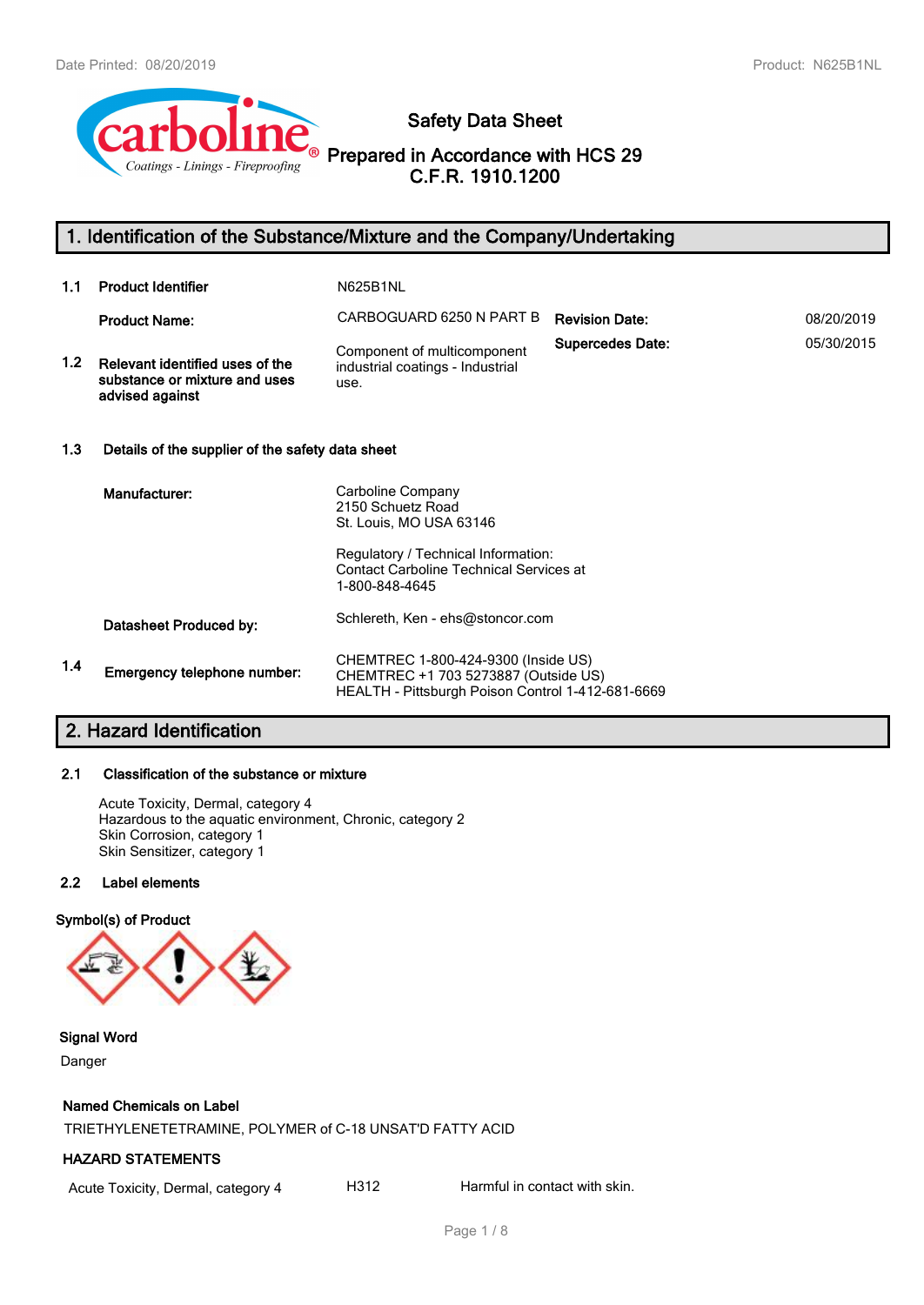| Skin Corrosion, category 1                                   | H314-1           | Causes severe skin burns and eye damage.                                                            |
|--------------------------------------------------------------|------------------|-----------------------------------------------------------------------------------------------------|
| Skin Sensitizer, category 1                                  | H317             | May cause an allergic skin reaction.                                                                |
| Hazardous to the aquatic environment,<br>Chronic, category 2 | H411             | Toxic to aquatic life with long lasting effects.                                                    |
| <b>PRECAUTION PHRASES</b>                                    |                  |                                                                                                     |
|                                                              | P260             | Do not breathe dust/fume/gas/mist/vapours/spray.                                                    |
|                                                              | P <sub>264</sub> | Wash hands thoroughly after handling.                                                               |
|                                                              | P273             | Avoid release to the environment.                                                                   |
|                                                              | P280             | Wear protective gloves/protective clothing/eye protection/<br>face protection.                      |
|                                                              | P301+330+331     | IF SWALLOWED: Rinse mouth. Do NOT induce vomiting.                                                  |
|                                                              | P302+352         | IF ON SKIN: Wash with plenty of soap and water.                                                     |
|                                                              | P304+340         | IF INHALED: Remove victim to fresh air and keep at rest in a<br>position comfortable for breathing. |
|                                                              | P305+P351+P3     | IF IN EYES: Rinse cautiously with water for several minutes.                                        |
|                                                              | 38               | Remove contact lenses, if present and easy to do so.<br>Continue rinsing.                           |
|                                                              | P312             | Call a POISON CENTER or doctor/physician if you feel<br>unwell.                                     |
|                                                              | P333+313         | If skin irritation or rash occurs: Get medical advice/attention.                                    |
|                                                              | P352             | Wash with plenty of soap and water.                                                                 |
|                                                              | P363             | Wash contaminated clothing before reuse.                                                            |
|                                                              | P391             | Collect spillage.                                                                                   |

#### **2.3 Other hazards**

No Information

#### **Results of PBT and vPvB assessment:**

The product does not meet the criteria for PBT/VPvB in accordance with Annex XIII.

# **3. Composition/Information On Ingredients**

#### **3.2 Mixtures**

#### **Hazardous Ingredients**

| CAS-No.                              | <b>Chemical Name</b>               |                                          | <u>%</u>         |
|--------------------------------------|------------------------------------|------------------------------------------|------------------|
| PROPRIETA<br>RY                      | POLYMER of C-18 UNSAT'D FATTY ACID |                                          | $50 - 575$       |
| 112-24-3                             | <b>TRIETHYLENETETRAMINE</b>        |                                          |                  |
| CAS-No.                              | <b>GHS Symbols</b>                 | <b>GHS Hazard Statements</b>             | <b>M-Factors</b> |
| <b>PROPRIETARY</b><br>$112 - 24 - 3$ | GHS07-GHS09<br>GHS05-GHS07         | H315-317-318-411<br>H302-312-314-317-412 |                  |

**Additional Information:** The text for GHS Hazard Statements shown above (if any) is given in Section 16.

#### **4. First-aid Measures**

#### **4.1 Description of First Aid Measures**

**AFTER INHALATION:** Give oxygen or artificial respiration if needed. Remove person to fresh air. If signs/symptoms continue, get medical attention.

**AFTER SKIN CONTACT:** In case of contact, immediately flush skin with plenty of water for at least 15 minutes while removing contaminated clothing and shoes. If skin irritation persists, call a physician.

**AFTER EYE CONTACT:** Rinse thoroughly with plenty of water for at least 15 minutes and consult a physician.

**AFTER INGESTION:** Do NOT induce vomiting. Never give anything by mouth to an unconscious person. If swallowed, call a poison control centre or doctor immediately.

#### **4.2 Most important symptoms and effects, both acute and delayed**

Causes burns. May be harmful if swallowed. Corrosive after repeated contact with skin and mucous membranes.

# **4.3 Indication of any immediate medical attention and special treatment needed**

Immediate medical attention is required.

When symptoms persist or in all cases of doubt seek medical advice.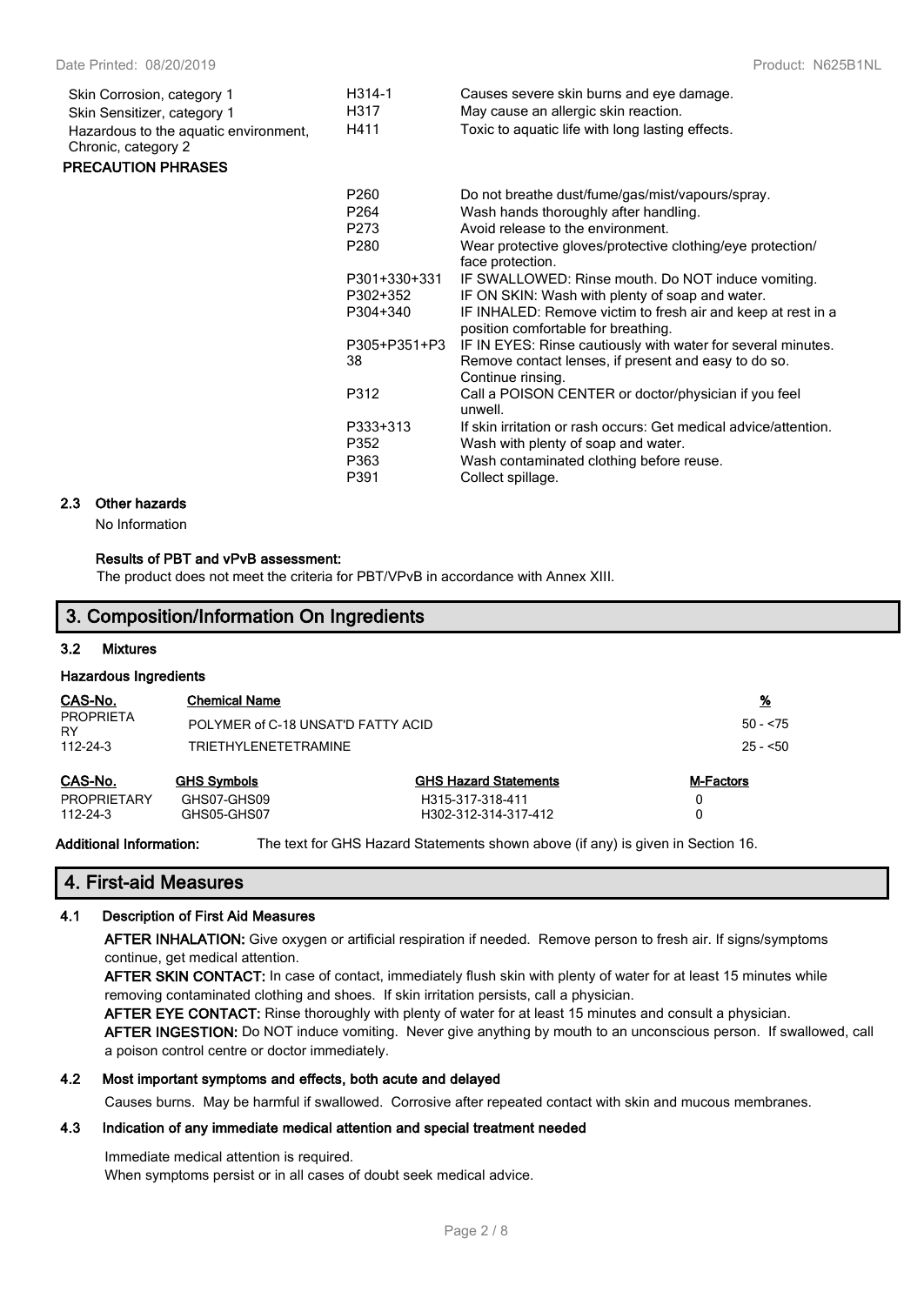# **5. Fire-fighting Measures**

#### **5.1 Extinguishing Media:**

Carbon Dioxide, Dry Chemical, Foam, Water Fog

**UNUSUAL FIRE AND EXPLOSION HAZARDS:** Beware of vapours accumulating to form explosive concentrations. Vapours can accumulate in low areas. Vapors may spread long distances and ignite.

#### **5.2 Special hazards arising from the substance or mixture**

No Information

#### **5.3 Advice for firefighters**

In the event of fire, wear self-contained breathing apparatus. Evacuate personnel to safe areas. Use NIOSH approved respiratory protection. Use water spray to cool unopened containers.

# **6. Accidental Release Measures**

#### **6.1 Personal precautions, protective equipment and emergency procedures**

Wear self-contained breathing apparatus and protective suit. Wear suitable gloves and eye/face protection. Ensure adequate ventilation. Evacuate personnel to safe areas. Remove all sources of ignition. To avoid ignition of vapours by static electricity discharge, all metal parts of the equipment must be grounded. Wear personal protective equipment. For personal protection see section 8.

#### **6.2 Environmental precautions**

Do not allow material to contaminate ground water system. Prevent product from entering drains.

#### **6.3 Methods and material for containment and cleaning up**

Prevent further leakage or spillage if safe to do so. Contain spillage, soak up with non-combustible absorbent material, (e.g. sand, earth, diatomaceous earth, vermiculite) and transfer to a container for disposal according to local / national regulations (see section 13).

#### **6.4 Reference to other sections**

Please refer to disposal requirements or country specific disposal requirements for this material. See Section 13 for further information.

# **7. Handling and Storage**

#### **7.1 Precautions for safe handling**

**INSTRUCTIONS FOR SAFE HANDLING :** Keep containers dry and tightly closed to avoid moisture absorption and contamination. Prepare the working solution as given on the label(s) and/or the user instructions. Ensure all equipment is electrically grounded before beginning transfer operations. Do not get in eyes, on skin, or on clothing. Use only with adequate ventilation/personal protection. Avoid breathing vapors, mist or gas. Wash thoroughly after handling. **PROTECTION AND HYGIENE MEASURES :** Handle in accordance with good industrial hygiene and safety practice. Wash hands before breaks and at the end of workday. When using, do not eat, drink or smoke.

#### **7.2 Conditions for safe storage, including any incompatibilities**

#### **CONDITIONS TO AVOID:** Heat, flames and sparks.

**STORAGE CONDITIONS:** Keep container closed when not in use. Store in a dry, well ventilated place away from sources of heat, ignition and direct sunlight.

# **7.3 Specific end use(s)**

No specific advice for end use available.

# **8. Exposure Controls/Personal Protection**

# **8.1 Control parameters**

| Ingredients with Occupational Exposure Limits |  |
|-----------------------------------------------|--|
| (US)                                          |  |

| Name                               | <b>CAS-No</b>      | <b>ACGIH TWA</b> | <b>ACGIH STEL</b> | <b>ACGIH Ceiling</b> |
|------------------------------------|--------------------|------------------|-------------------|----------------------|
| POLYMER of C-18 UNSAT'D FATTY ACID | <b>PROPRIFTARY</b> | N/E              | N/E               | N/E                  |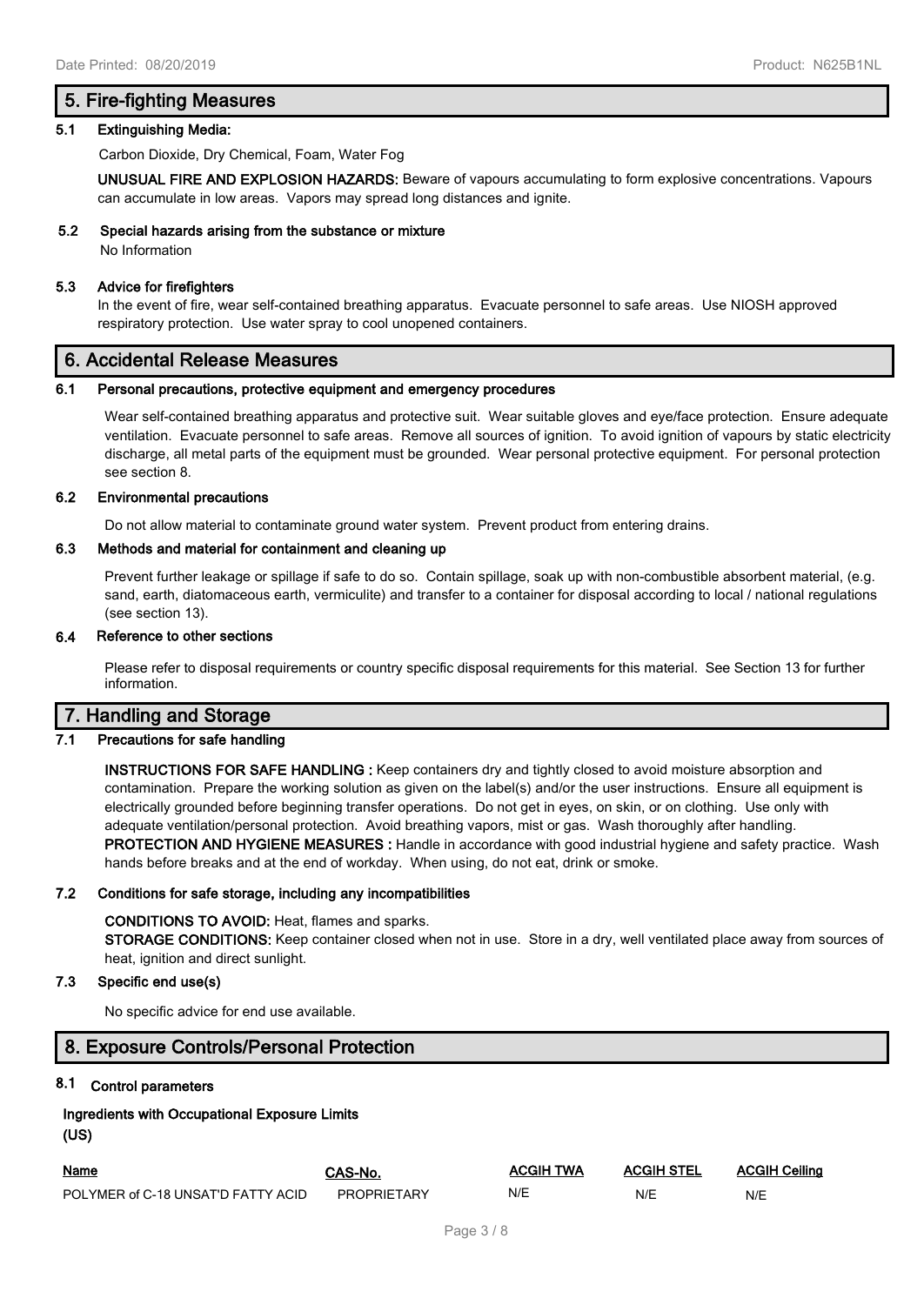| TRIETHYLENETETRAMINE               | 112-24-3           | N/E             | N/E              | N/E |
|------------------------------------|--------------------|-----------------|------------------|-----|
| Name                               | CAS-No.            | <b>OSHA PEL</b> | <b>OSHA STEL</b> |     |
| POLYMER of C-18 UNSAT'D FATTY ACID | <b>PROPRIETARY</b> | N/E             | N/E              |     |
| <b>TRIETHYLENETETRAMINE</b>        | 112-24-3           | N/E             | N/E              |     |

**FURTHER INFORMATION:** Refer to the regulatory exposure limits for the workforce enforced in each country.

#### **8.2 Exposure controls**

## **Personal Protection**

**RESPIRATORY PROTECTION:** In order to avoid inhalation of spray-mist and sanding dust, all spraying and sanding must be done wearing adequate respirator. Use only with ventilation to keep levels below exposure guidelines reported in this document. User should test and monitor exposure levels to ensure all personnel are below guidelines. If not sure, or not able to monitor, use State or federally approved supplied air respirator. For silica containing coatings in a liquid state, and/or if no exposure limits are established above, air-supplied respirators are generally not required.

**EYE PROTECTION:** Ensure that eyewash stations and safety showers are close to the workstation location. Safety glasses with side-shields.

**HAND PROTECTION:** Gloves should be discarded and replaced if there is any indication of degradation or chemical breakthrough. Impervious gloves. Request information on glove permeation properties from the glove supplier. Lightweight protective clothing

# **OTHER PROTECTIVE EQUIPMENT:** No Information

**ENGINEERING CONTROLS:** Avoid contact with skin, eyes and clothing. Use only in an area equipped with explosion proof exhaust ventilation. Ensure adequate ventilation, especially in confined areas.

# **9. Physical and Chemical Properties**

| 9.1 | Information on basic physical and chemical properties<br>Appearance: | Viscous Brown Liquid |
|-----|----------------------------------------------------------------------|----------------------|
|     | <b>Physical State</b>                                                | Liquid               |
|     | Odor                                                                 | Amine                |
|     | <b>Odor threshold</b>                                                | N/D                  |
|     | pH                                                                   | N/D                  |
|     | Melting point / freezing point (°C)                                  | N/D                  |
|     | Boiling point/range                                                  | $N/A -$              |
|     | <b>Flash Point</b>                                                   | 485F (251C)          |
|     | <b>Evaporation rate</b>                                              | Slower Than Ether    |
|     | Flammability (solid, gas)                                            | Not determined       |
|     | Upper/lower flammability or explosive<br>limits                      | $N/A - N/A$          |
|     | Vapour Pressure, mmHg                                                | N/D                  |
|     | Vapour density                                                       | Heavier than Air     |
|     | <b>Relative density</b>                                              | Not determined       |
|     | Solubility in / Miscibility with water                               | N/D                  |
|     | Partition coefficient: n-octanol/water                               | Not determined       |
|     | Auto-ignition temperature (°C)                                       | Not determined       |
|     | Decomposition temperature (°C)                                       | Not determined       |
|     | <b>Viscosity</b>                                                     | Not Determined       |
|     |                                                                      |                      |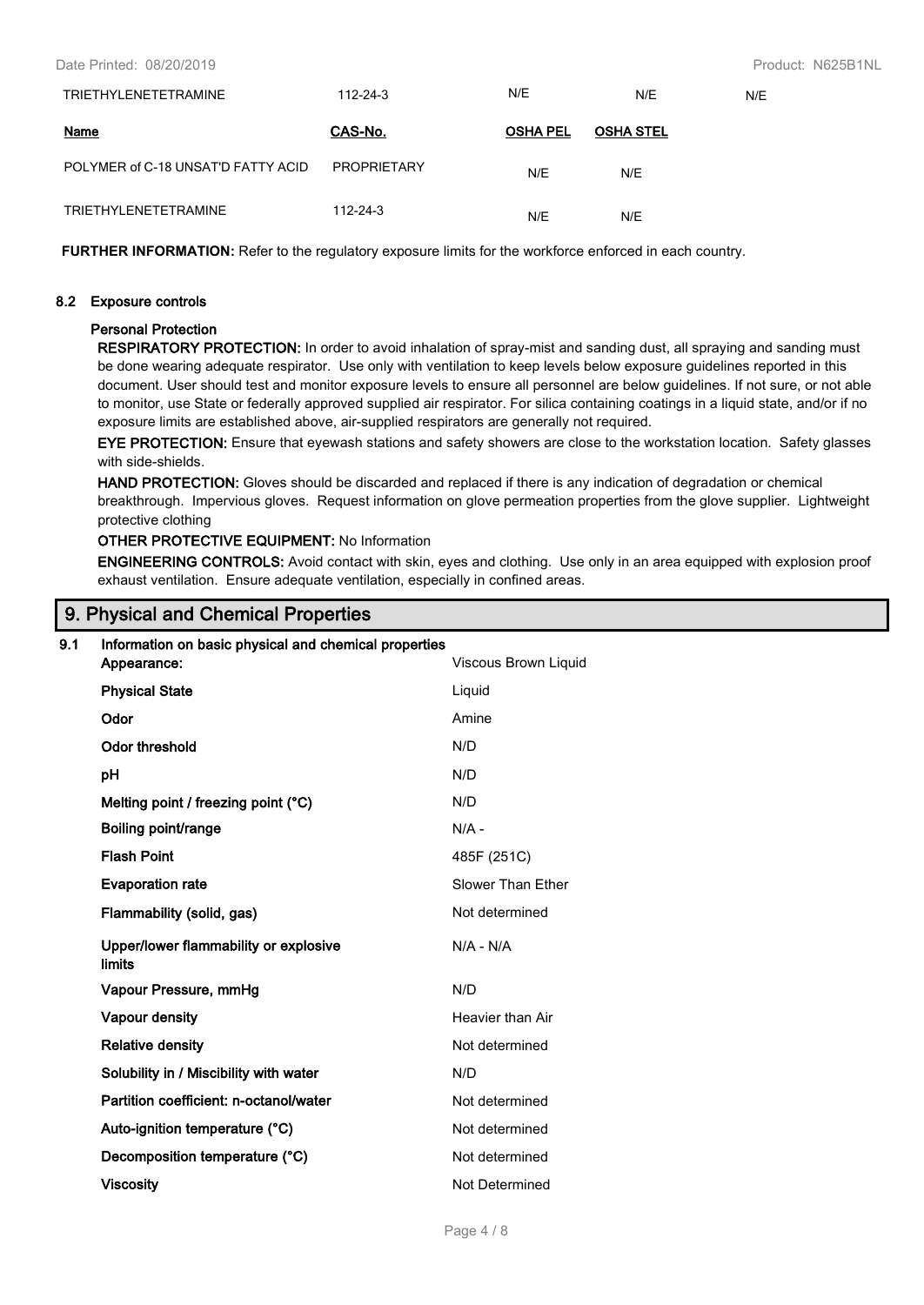|     | <b>Explosive properties</b> | Not determined |
|-----|-----------------------------|----------------|
|     | Oxidising properties        | Not determined |
| 9.2 | Other information           |                |
|     | <b>VOC Content g/l:</b>     | 12             |
|     | Specific Gravity (g/cm3)    | 0.97           |

# **10. Stability and Reactivity**

#### **10.1 Reactivity**

No reactivity hazards known under normal storage and use conditions.

#### **10.2 Chemical stability**

Stable under normal conditions.

#### **10.3 Possibility of hazardous reactions**

Hazardous polymerisation does not occur.

#### **10.4 Conditions to avoid**

Heat, flames and sparks.

#### **10.5 Incompatible materials**

Strong oxidizing agents.

#### **10.6 Hazardous decomposition products**

Carbon dioxide (CO2), carbon monoxide (CO), oxides of nitrogen (NOx), dense black smoke.

# **11. Toxicological Information**

#### **11.1 Information on toxicological effects**

| Information on toxicological effects |                             |  |  |  |
|--------------------------------------|-----------------------------|--|--|--|
| <b>Acute Toxicity:</b>               |                             |  |  |  |
| Oral LD50:                           | N/D                         |  |  |  |
| <b>Inhalation LC50:</b>              | N/D                         |  |  |  |
| Irritation:                          | Unknown                     |  |  |  |
| Corrosivity:                         | Skin Corrosion, category 1  |  |  |  |
| Sensitization:                       | Skin Sensitizer, category 1 |  |  |  |
| <b>Repeated dose toxicity:</b>       | Unknown                     |  |  |  |
| Carcinogenicity:                     | Unknown                     |  |  |  |
| Mutagenicity:                        | Unknown                     |  |  |  |
| <b>Toxicity for reproduction:</b>    | <b>Unknown</b>              |  |  |  |
| STOT-single exposure:                | Unknown                     |  |  |  |
| STOT-repeated exposure:              | Unknown                     |  |  |  |
| Aspiration hazard:                   | Unknown                     |  |  |  |

**If no information is available above under Acute Toxicity then the acute effects of this product have not been tested. Data on individual components are tabulated below:**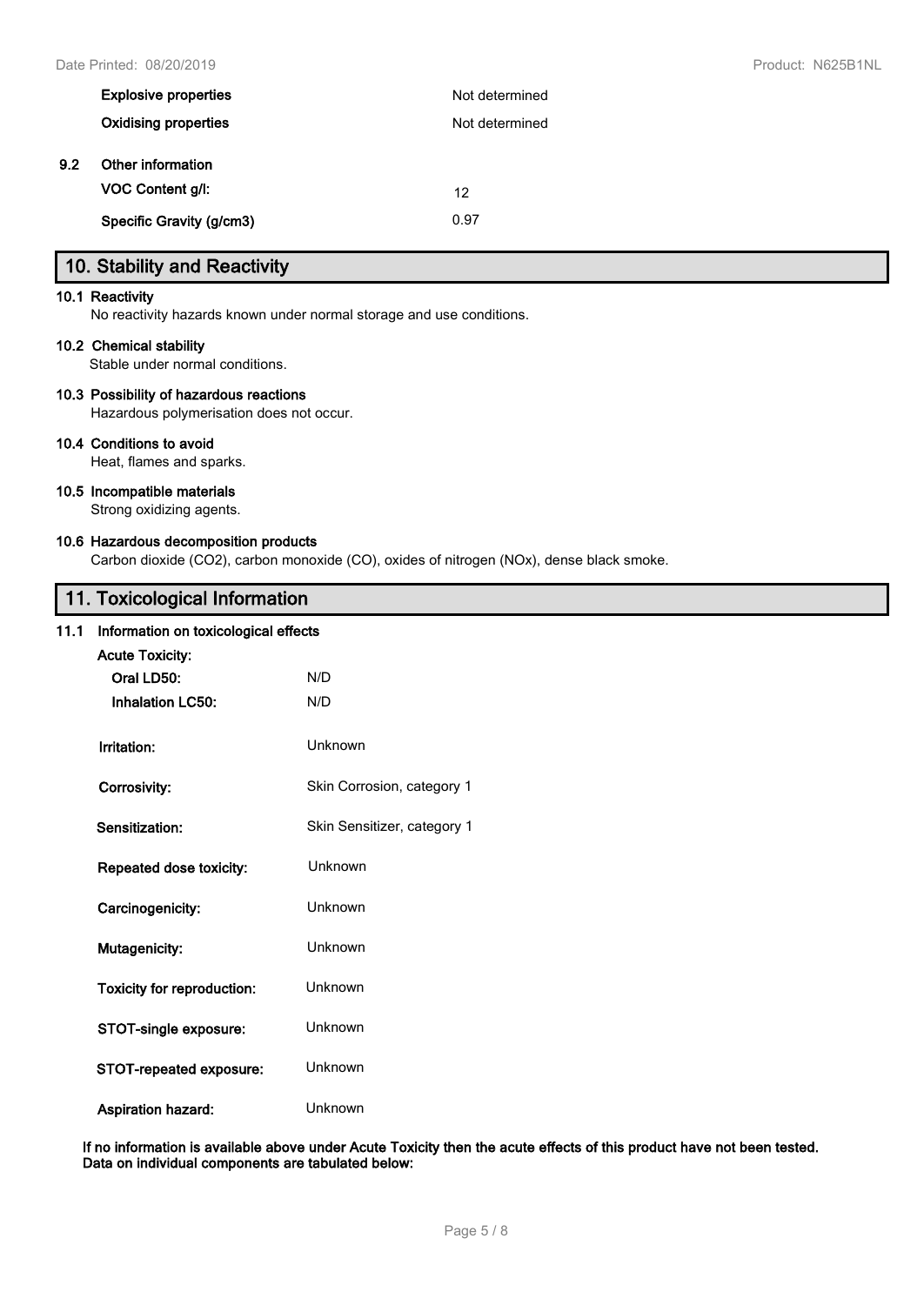Date Printed: 08/20/2019 Product: N625B1NL

| CAS-No.        | <b>Chemical Name</b>                                   | Oral LD50               | Dermal LD50                   | Vapor LC50    | Gas LC50 | Dust/Mist<br><u>LC50</u> |
|----------------|--------------------------------------------------------|-------------------------|-------------------------------|---------------|----------|--------------------------|
|                | PROPRIETARPOLYMER of C-18 UNSAT'D<br><b>FATTY ACID</b> | 2001 mg/kg<br>oral, rat | Not Available                 | Not Available | 0.000    | 0.000                    |
| $112 - 24 - 3$ | TRIFTHYI FNFTFTRAMINF                                  | 1716 mg/kg<br>rat, oral | 1465 mg/kg,<br>dermal, rabbit | Not Available |          |                          |

# **Additional Information:**

No Information

# **12. Ecological Information**

# **12.1 Toxicity: EC50 48hr (Daphnia):** No information available. No information available. **IC50 72hr (Algae):** LC50 96hr (fish): No information available. **12.2 Persistence and degradability:** No information available. **12.3 Bioaccumulative potential:** No information available. **12.4 Mobility in soil:** No information available. **12.5 Results of PBT and vPvB assessment:** The product does not meet the criteria for PBT/VPvB in accordance with Annex XIII. **12.6** Other adverse effects: No information available.

| CAS-No.  | <b>Chemical Name</b>                          | <b>EC50 48hr</b> | IC50 72hr      | <b>LC50 96hr</b> |
|----------|-----------------------------------------------|------------------|----------------|------------------|
|          | PROPRIETAR POLYMER of C-18 UNSAT'D FATTY ACID | No information   | No information | No information   |
| 112-24-3 | TRIFTHYI FNFTFTRAMINF                         | No information   | No information | No information   |

# **13. Disposal Considerations**

**13.1 WASTE TREATMENT METHODS:** Do not burn, or use a cutting torch on, the empty drum. If recycling is not practicable, dispose of in compliance with local regulations. Dispose of in accordance with local regulations. Empty containers should be taken to an approved waste handling site for recycling or disposal.

|                            | 14. Transport Information                                                        |                           |  |
|----------------------------|----------------------------------------------------------------------------------|---------------------------|--|
|                            | 14.1 UN number                                                                   | <b>UN 3066</b>            |  |
|                            | 14.2 UN proper shipping name                                                     | Paint                     |  |
|                            | <b>Technical name</b>                                                            | N/A                       |  |
|                            | 14.3 Transport hazard class(es)                                                  | 8                         |  |
|                            | Subsidiary shipping hazard                                                       | N/A                       |  |
|                            | 14.4 Packing group                                                               | Ш                         |  |
| 14.5                       | <b>Environmental hazards</b>                                                     | No information available. |  |
|                            | 14.6 Special precautions for user                                                | No information available. |  |
|                            | EmS-No.:                                                                         | Unknown                   |  |
|                            | 14.7 Transport in bulk according to Annex II<br>of MARPOL 73/78 and the IBC code | No information available. |  |
| 15. Regulatory Information |                                                                                  |                           |  |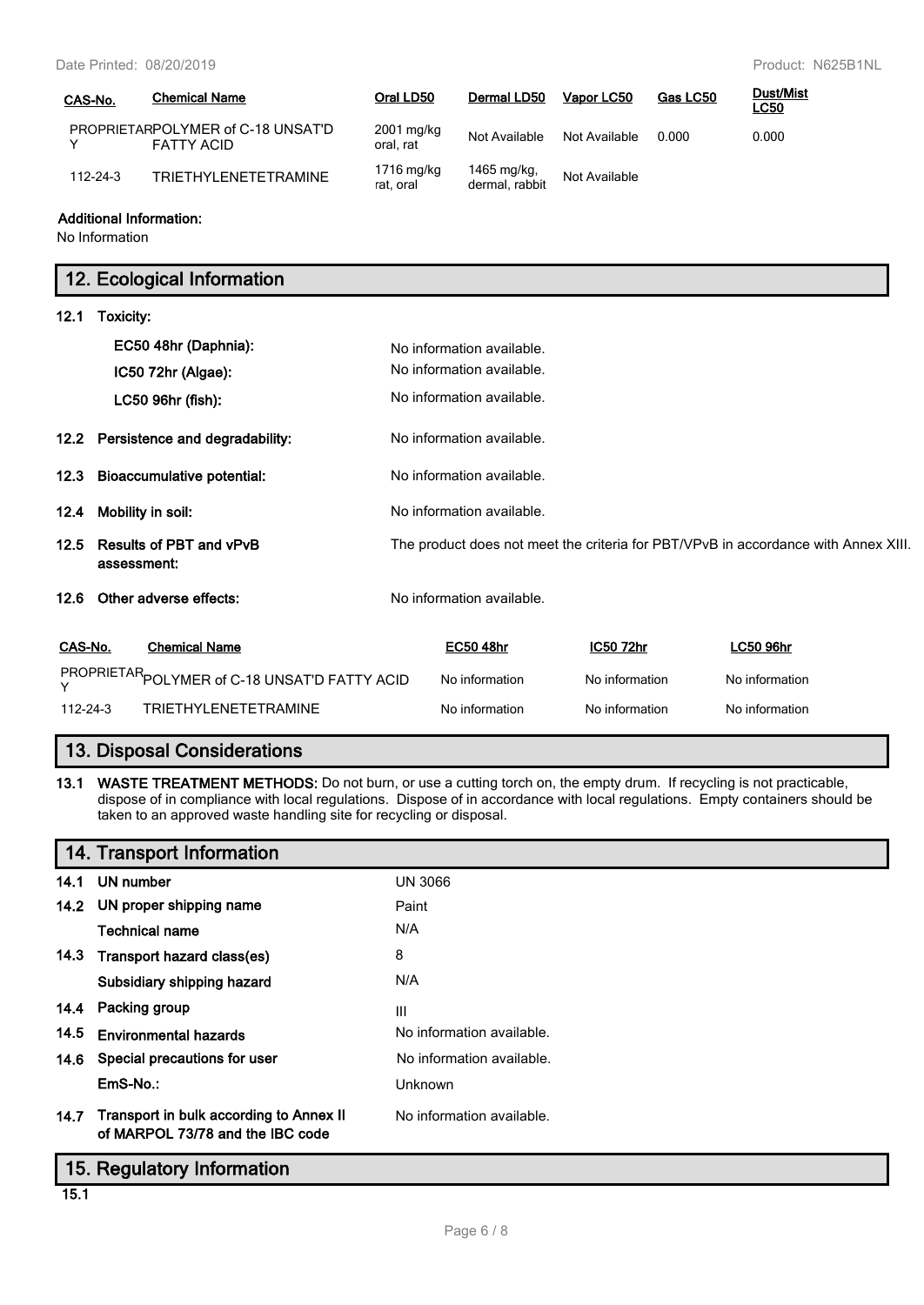#### **Safety, health and environmental regulations/legislation for the substance or mixture:**

# **U.S. Federal Regulations: As follows -**

# **CERCLA - Sara Hazard Category**

This product has been reviewed according to the EPA 'Hazard Categories' promulgated under Sections 311 and 312 of the Superfund Amendment and Reauthorization Act of 1986 (SARA Title III) and is considered, under applicable definitions, to meet the following categories:

Acute Toxicity (any route of exposure), Skin Corrosion or Irritation, Respiratory or Skin Sensitization

#### **Sara Section 313:**

This product contains the following substances subject to the reporting requirements of Section 313 of Title III of the Superfund Amendment and Reauthorization Act of 1986 and 40 CFR part 372:

No Sara 313 components exist in this product.

#### **Toxic Substances Control Act:**

All components of this product are either listed on the TSCA Inventory or are exempt.

This product contains the following chemical substances subject to the reporting requirements of TSCA 12(B) if exported from the United States:

No TSCA 12(b) components exist in this product.

# **U.S. State Regulations: As follows -**

#### **New Jersey Right-to-Know:**

The following materials are non-hazardous, but are among the top five components in this product.

| <b>Chemical Name</b>      | CAS-No.      |  |
|---------------------------|--------------|--|
| POLYDIMETHYL SILOXANE     | 63148-62-9   |  |
| <b>HYDROPHOBIC SILICA</b> | 67762-90-7   |  |
| ADDITIVF                  | TRADE SECRFT |  |
| D: T. K                   |              |  |

#### **Pennsylvania Right-To-Know**

The following non-hazardous ingredients are present in the product at greater than 3%.

No PA Right-To-Know components exist in this product.

# **CALIFORNIA PROPOSITION 65**

WARNING: Cancer and Reproductive Harm -- www.P65Warnings.ca.gov

# **International Regulations: As follows -**

# **\* Canadian DSL:**

All chemical ingredients included on inventory (DSL)

# **15.2 Chemical Safety Assessment:**

No Chemical Safety Assessment has been carried out for this substance/mixture by the supplier.

# **16. Other Information**

# **Text for GHS Hazard Statements shown in Section 3 describing each ingredient:**

H<sub>302</sub> Harmful if swallowed.<br>H<sub>312</sub> Harmful in contact wi

- Harmful in contact with skin.
- H314 Causes severe skin burns and eye damage.